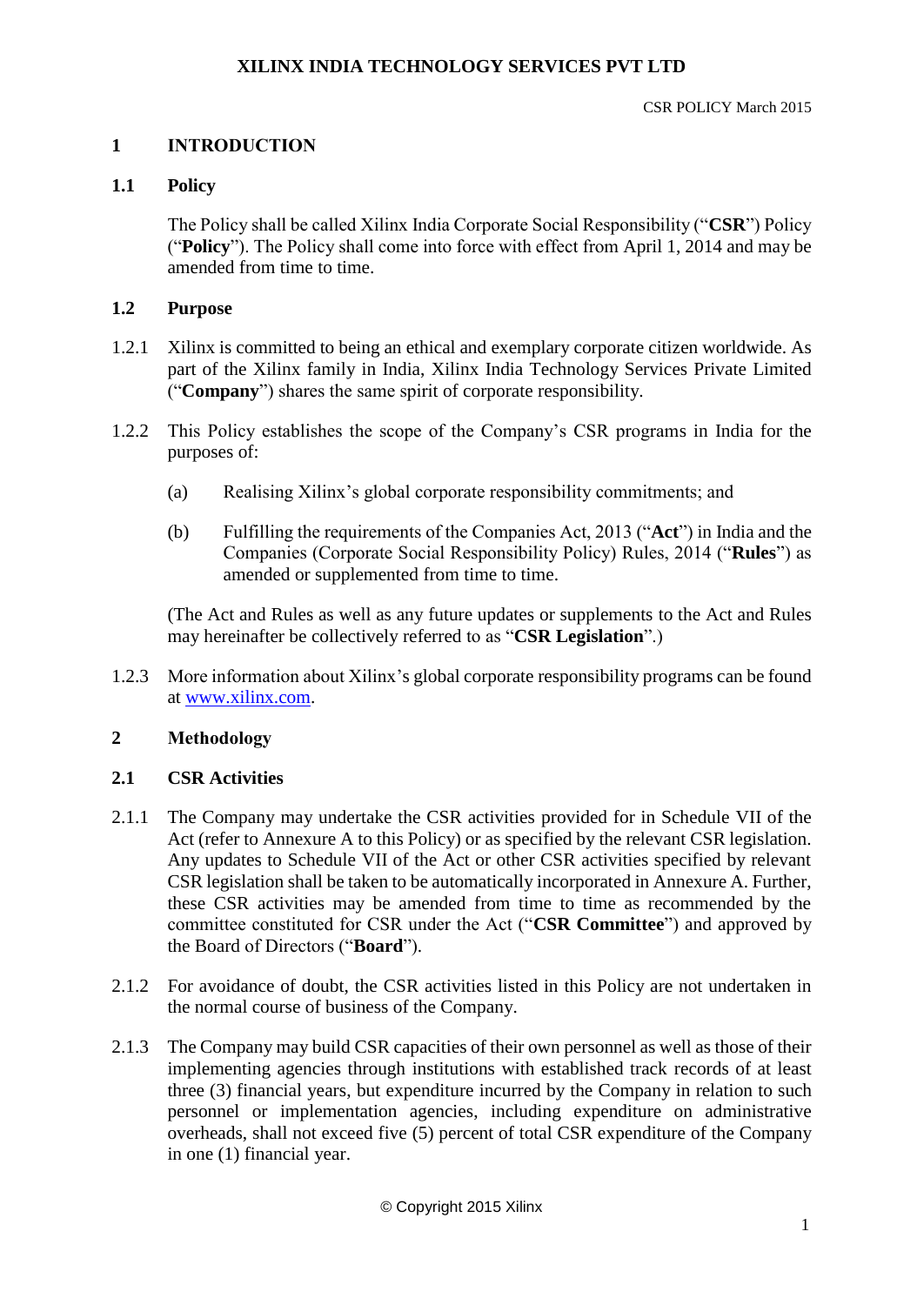#### CSR POLICY March 2015

#### **2.2 Responsibilities of the Board**

- 2.2.1 The Board shall be responsible for:
	- (a) constituting the CSR Committee of the Company;
	- (b) ensuring that the CSR activities are related to the activities specified in the CSR Legislation;
	- (c) approving the CSR activities recommended by the CSR Committee in this Policy;
	- (d) disclosing the contents of the Policy in the Board's report and making such Policy available on the website of the Company;
	- (e) sanctioning the CSR expenditure and taking steps to ensure that the sanctioned amounts for CSR expenditure is available for application towards the CSR activities; and
	- (f) ensuring that the CSR activities set out in this Policy are being undertaken by the Company.

#### **2.3 CSR Committee**

- 2.3.1 The CSR Committee shall comprise of at least three (3) directors appointed by the Board. In the event that the Company has for any reason only two (2) directors, then those two (2) directors shall comprise the CSR Committee.
- 2.3.2 The CSR Committee shall be responsible for:
	- (a) Formulating this Policy and recommending the same to the Board, including recommendations for changes from time to time; and
	- (b) Meeting on a regular basis during the year to review/monitor the implementation of this Policy.

## **2.4 CSR Expenditure**

2.4.1 The CSR Committee shall recommend the utilisation of CSR expenditure to be incurred in a year, in accordance with the CSR Legislation. The Company shall, in every financial year, spend at least two (2) percent of the average net profits made during the three (3) immediately preceding financial years.

'Net Profits' means the net profit of the Company as per its financial statement prepared in accordance with the applicable provisions of the Act (or the provisions of the Companies Act, 1956, if then applicable), but shall not include (i) any profit arising from any overseas branch or branches of the Company (whether operated as a separate company or otherwise); and (ii) any dividend received from other companies in India, which are covered under and complying with the provisions of Section 135 of the Act.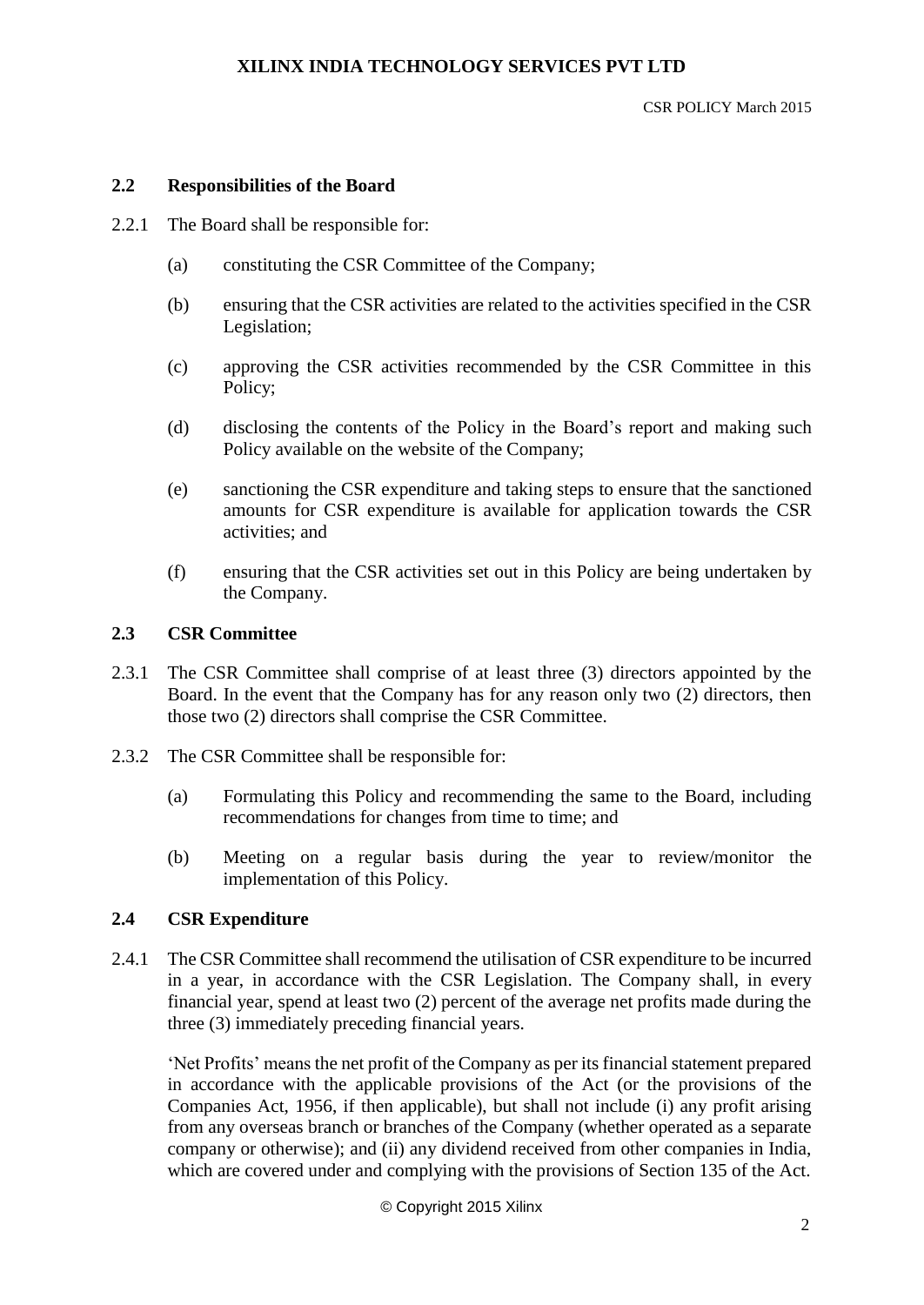CSR POLICY March 2015

- 2.4.2 Any surplus arising out of the CSR activities shall not form part of the business profit of the Company.
- 2.4.3 In order to qualify as CSR expenditure, CSR activities must be carried out in India and should not be solely for the benefit of the employees of the Company and their families.
- 2.4.4 Any amounts contributed directly or indirectly to any political party under Section 182 of the Act shall not qualify as CSR expenditure or considered a part of CSR activities.
- 2.4.5 Preference shall be given to the local area and the areas nearby the Company's operations while undertaking the CSR activities.

## **2.5 Monitoring**

The CSR Committee shall establish a transparent monitoring mechanism for the implementation of CSR activities undertaken by the Company.

#### **2.6 Report**

- 2.6.1 The Board's report of the Company shall disclose the composition of the CSR Committee.
- 2.6.2 The Company shall enclose an annual report on CSR to the Board's report in the format prescribed as per the annexure to the Rules.

# **2.7 Other**

A copy of this Policy shall be included in the Board's report and shall be displayed on [www.xilinx.com](http://www.xilinx.com/) for public viewing.

# **3 AMENDMENT**

**3.1** The Board of the Company may, subject to compliance with applicable law, at any time alter, amend or modify the Policy as it deems fit to comply with the statutory obligations of the Company to undertake the CSR activities in line with the CSR Legislation.

#### **Approved By**

Board of Directors Xilinx India Technology Services Pvt. Ltd.